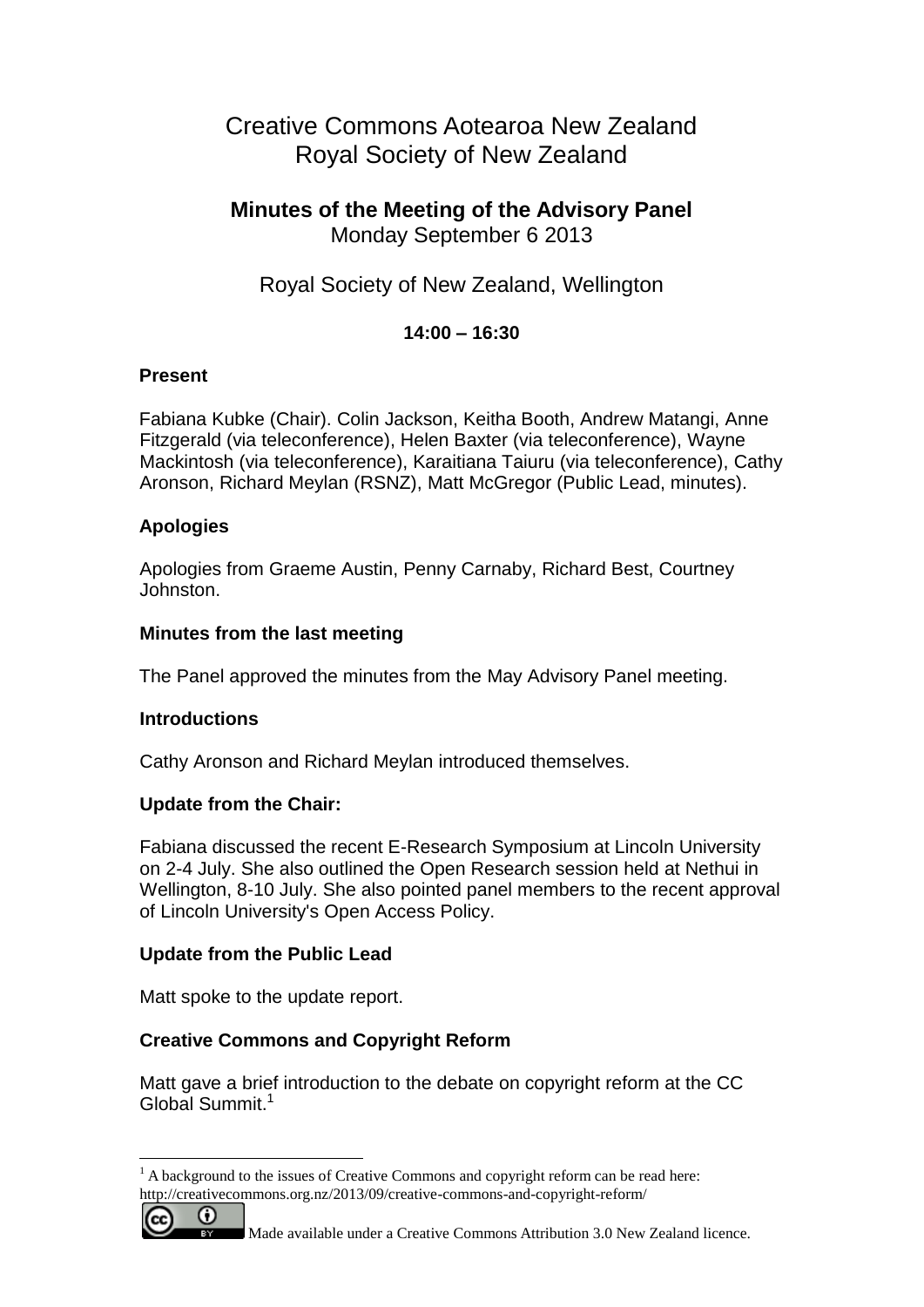Andrew provided a history of Creative Commons and copyright reform activities. As an 501(c)(3) tax-exempt charitable corporation, Creative Commons must avoid political lobbying. He noted that earlier copyright reform movements in Europe had led CC Netherlands and CC Germany to call for CCHQ to take a more explicit position in support of reform. Andrew also noted that the review of New Zealand's Copyright Act has been suspended until 2014, following ongoing negotiations on the TPP Agreement.

Colin noted that there was no guarantee that the TPP would make it through the US political system. He also noted that InternetNZ and NZRise both resist the IP provisions in the TPP, which has led to greater public awareness. Similar coalitions could be built in 2014.

Andrew questioned whether CCANZ would be able to speak as CCANZ, rather than RSNZ. Matt clarified that CCHQ only limited CCANZ's capacity to speak on behalf of CCHQ. CCANZ was relatively free to take its own positions on matters like copyright reform, so long as it did not claim to speak for CCHQ.

#### *Anne joined the meeting at 15:00*

Anne said that she didn't see CC as having a role in copyright reform. The task of CCAU is to manage the licence set, rather than participate in any wider advocacy or reform work. She suggested that reform activities come from jurisdictions that have different legal frameworks than Australia or New Zealand.

Wayne argued that CCANZ had more pressing issues than to participate in law reform. Wayne noted that he was in favour of more restrictive copyright, because this will lead to more licence uptake.

The conversation then turned to CC Zero. Fabiana pointed out that CC Zero has not been promoted in New Zealand, with Keitha adding that it had not been included in NZGOAL. Andrew noted that this was because of a technicality of New Zealand copyright law, namely that elections can be revoked under NZ law.

## **Funding and Sustainability**

Richard Meylan outlined the current funding position. With a reduced commitment from MBIE, RSNZ had reduced its overhead to allow Matt to continue at 0.8FTE. RSNZ is supporting CCANZ's efforts to secure alternative funding sources. The panel agreed that CCANZ should continue to pursue funding from government, given CCANZ's ongoing support for the rollout of NZGOAL.

Fabiana spoke to efforts to locate funding from outside of government. Wayne agreed that CCANZ needed to diversify, and that there would be capacity issues if CCANZ took up a service contract model.

#### **4.0 licences**